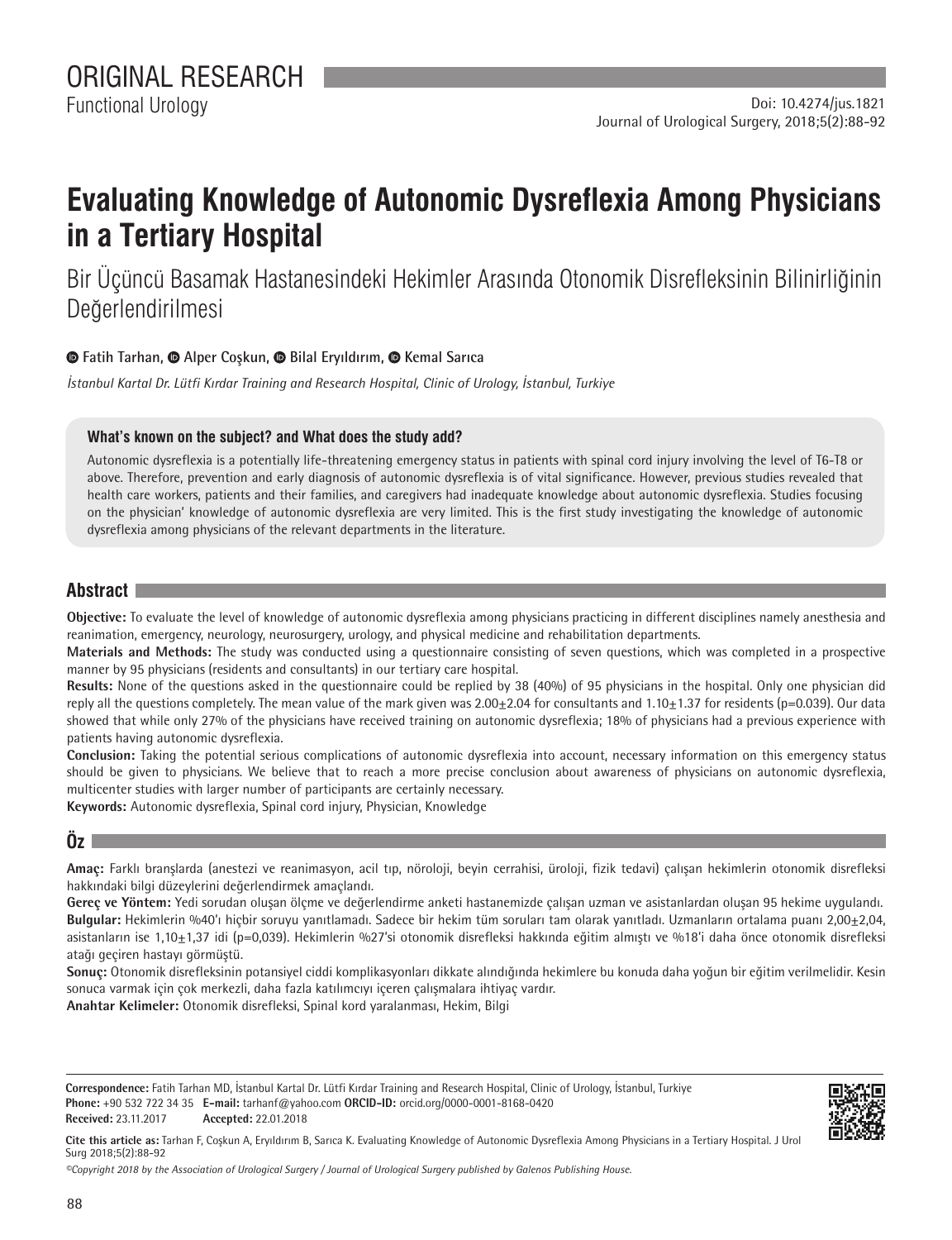## **Introduction**

Autonomic dysreflexia is a potentially life-threatening emergency status in patients with spinal cord injury involving the level of T6-T8 or above. An uncontrolled reflex sympathetic discharge occurs as a result of loss of the autonomic response that coordinates heart and vascular tone to sensorial stimuli (1,2,3). Distal cord viability is a prerequisite (1).

Autonomic dysreflexia may occur in patients with complete or incomplete spinal cord injury, tumors and autoimmune-induced myelodysplasia (3,4,5). The frequency of autonomic dysreflexia has been reported to be 20% to 70% in cases with chronic spinal cord injury at the level of T6 or above (6). Usually, the symptoms start after the spinal shock period but it may take several years after injury to observe this pathology (1,2,3).

Autonomic dysreflexia is triggered by a massive discharge of the sympathetic preganglionic neurons. Stimuli from the urinary bladder, intestine, striated muscle, and skin cause this sympathetic discharge (3). Genitourinary organ-originated stimuli are the most common causes (81%-87%) (7). The second source of stimuli is the gastrointestinal tract (20%) (6,7,8).

Early diagnosis of autonomic dysreflexia is of paramount importance and physicians should remember the pathology in the presence of minimal symptoms or sometimes even in the absence of characteristic symptoms. Characteristic symptoms of autonomic dysreflexia are paroxysmal hypertension, pounding headache, bradycardia and sweating and flushing above the level of the lesion, and piloerection below the level of the lesion (1,2,3). The classical symptoms triad including severe headache and sweating and vasodilatation of the skin above the level of the lesion may be detected in around 85% of patients (3). Symptoms may be atypical or minimal (silent autonomic dysreflexia) (2,3,6). Migraine, pheochromocytoma, cluster headache, and posterior cranial fossa tumors should be considered in the differential diagnosis (3).

In this study, we aimed to evaluate the level of knowledge of autonomic dysreflexia among physicians working in the relevant departments (anesthesia and reanimation, emergency medicine, neurology, neurosurgery, urology and physical medicine and rehabilitation departments) in our hospital.

## **Materials and Methods**

This study was performed in a training and research hospital. A measurement and evaluation questionnaire previously used in a study of the knowledge of autonomic dysreflexia (9) was utilized. The questionnaire consists of seven questions about description, clinics, treatment, and complications of autonomic dysreflexia. Additionally, all participant physicians were asked

if they had evaluated any patient with autonomic dysreflexia attack and undergone training about autonomic dysreflexia.

All procedures followed were in accordance with the ethical standards of the responsible committee on human experimentation and with the Helsinki Declaration of 1975, as revised in 2000. The study did not have approval of the ethics committee but, informed consent was obtained from all participants for being included in the study.

A hundred five physicians worked in the different clinics of the hospital where the study was conducted. Ten of them did not participate in the study. The questionnaire was administered to 49 residents and 46 consultants, totally 95 physicians. The questionnaire was distributed to the physicians working in the anesthesia and reanimation (residents n=19, consultants n=16, total: 35), emergency medicine (residents n=14, consultants n=8, total: 22), neurology (residents n=4, consultants n=3, total: 7), neurosurgery (residents n=4, consultants n=7, total: 11), urology (residents n=8, consultants n=8, total: 16), and physical medicine and rehabilitation (consultants n=4) departments at our hospital and the participants were asked to fill out the questionnaire in fifteen minutes during consecutive two days. Subsequently, a review of autonomic dysreflexia was delivered to all participants and they were informed about autonomic dysreflexia (10). The responses were evaluated and compared with the standardized answers. One point was scored for each correct response for a maximum of 7 points (Table 1).

#### **Statistical Analysis**

Descriptive data were presented as percentage and mean  $\pm$ standard deviation. Normality of the data was assessed using the Kolmogorov-Smirnov test. Continuous variables were compared using the Mann-Whitney U test. Categorical variables were compared by a chi-square test. The Kruskal-Wallis test was used to compare three or more unmatched groups. A p value of less than 0.05 was considered statistically significant. Statistical analyses were performed using the GraphPad Prizm 5.0 software.

## **Results**

Ninety-five physicians (64% men and 36% women) responded to the questionnaire with a response rate of 91%. The mean age of the respondents was 37.9±9.2 years.

The training and experience rates in consultant and residents are shown in Table 2. Twenty-six physicians (27%) had previously received training about autonomic dysreflexia and 17 of them (18%) reported to evaluate a patient referred with an autonomic dysreflexia attack. While the rate of education among the residents was the lowest in the neurosurgery clinic (0%), the highest rates were obtained in the urology (63%) and anesthesia clinics (37%); at the same time, the rate of education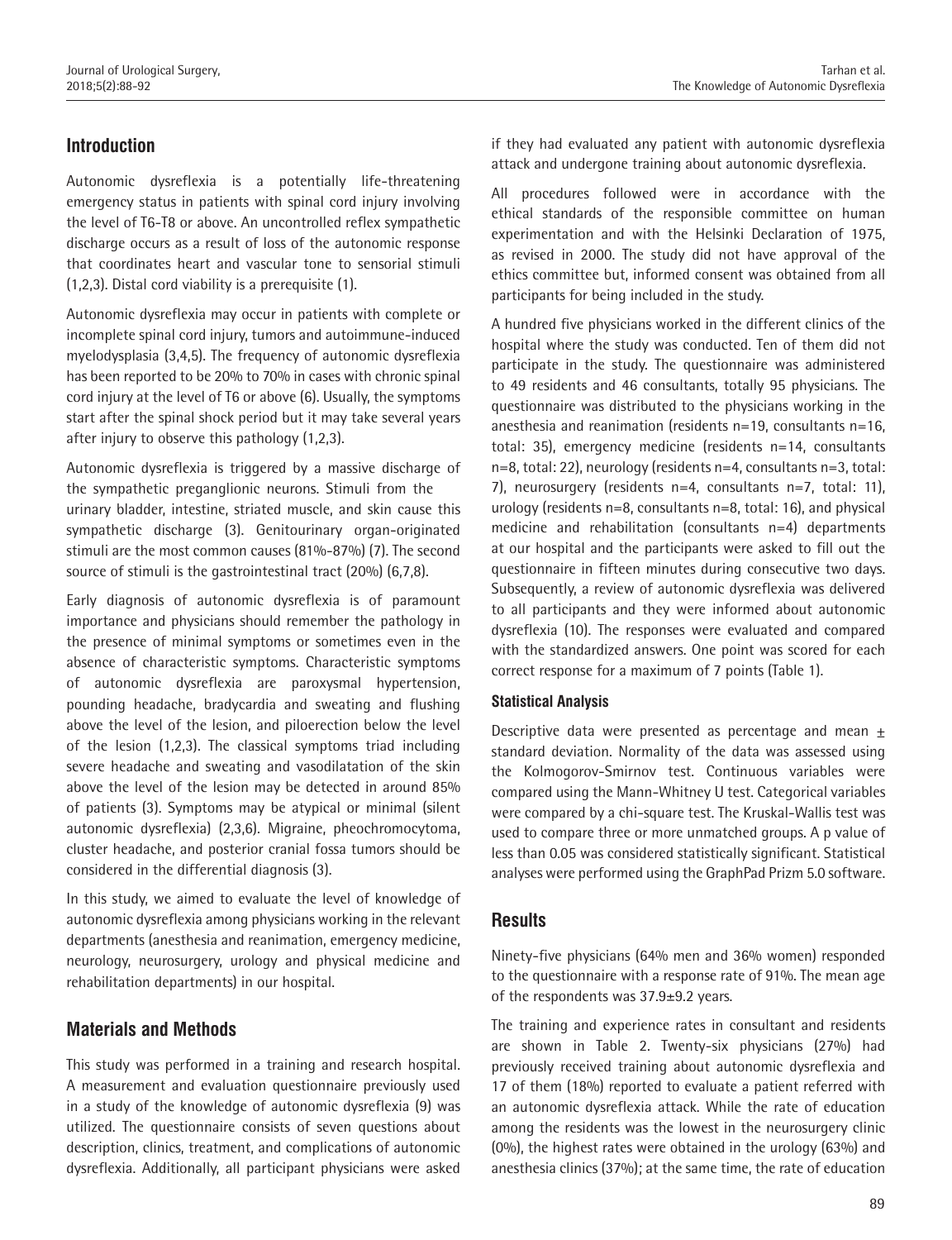among consultants was the lowest in the neurologist and neurosurgeons (0%), and the highest in the physical medicine and rehabilitation consultants (75%). The rates of experience on autonomic dysreflexia attacks among residents were the lowest in the neurosurgery clinic (0%), and the highest in the neurology clinic (50%). These rates among consultants were the lowest among the neurologists and the brain surgeons (0%), and the highest in the physical medicine and rehabilitation consultants (75%).

Thirty-eight physicians (40%) participating in this study could not answer any question. Only one consultant answered all the questions correctly. There was no statistically significant differences in these parameters between consultants and residents (p>0.05) (Table 2).

| Table 1. Questions and answers about autonomic dysreflexia (10) |
|-----------------------------------------------------------------|
|-----------------------------------------------------------------|

| Question 1 | What is the autonomic dysreflexia?                                                                                                                                                                                |
|------------|-------------------------------------------------------------------------------------------------------------------------------------------------------------------------------------------------------------------|
|            | Sympathetic outflow, noxious stimuli below lesion,<br>unopposed                                                                                                                                                   |
| Question 2 | What are the signs and symptoms of autonomic<br>dysreflexia?                                                                                                                                                      |
|            | Flushing and sweating above injury, nasal stuffiness,<br>goosebumps and paleness below injury, hypertension,<br>bradycardia, pounding headache, blurred vision and<br>spots invisual fields, arrhythmias, anxiety |
| Question 3 | Who is at risk of autonomic dysreflexia?                                                                                                                                                                          |
|            | Spinal cord injury at or above T6                                                                                                                                                                                 |
| Question 4 | What are the common causes of autonomic<br>dysreflexia?                                                                                                                                                           |
|            | One each for bladder distension, bowel distension,<br>then 1/2 for any others                                                                                                                                     |
| Question 5 | What is the treatment for autonomic dysreflexia?                                                                                                                                                                  |
|            | Recognize signs, sit up, check blood pressure, loosen<br>clothing, treat cause, and check catheter, check<br>bowel, pain relief, and glyceryl trinitrate spray                                                    |
| Question 6 | What are the potential complications of<br>autonomic dysreflexia?                                                                                                                                                 |
|            | Intracranial hemorrhage, convulsions, death                                                                                                                                                                       |
| Question 7 | What is the normal systolic blood pressure in<br>tetraplegic patients?                                                                                                                                            |
|            | 90-110 mmHq                                                                                                                                                                                                       |

| Table 2. Training, experience, null and full response rates of |  |  |  |
|----------------------------------------------------------------|--|--|--|
| physicians                                                     |  |  |  |

|                    | Consultant<br>$(n=46)$<br>n(90) | <b>Resident</b><br>$(n=49)$<br>n(0/0) | Total<br>$(n=95)$<br>n(90) | p value* |
|--------------------|---------------------------------|---------------------------------------|----------------------------|----------|
| Training           | 11(24)                          | 15(31)                                | 26(27)                     | 0.498    |
| Patient experience | 11(24)                          | 6(12)                                 | 17(18)                     | 0.183    |
| No response        | 14 (30)                         | 24(49)                                | 38(40)                     | 0.093    |
| Full response      | 1(2)                            | 0(0)                                  | 1(1)                       | 0.484    |
| *Chi-square test   |                                 |                                       |                            |          |

The rate of correct answer to the 1st question among was lower among the consultants (22%), and higher to the 3rd question (50%). However, the rate of correct answer to the 4th question was lower among the residents (8%) and higher to the 3rd question (37%).

Scores of consultant and resident physicians are given in Table 3. There was a statistically significant difference in scores between consultants and residents (p=0.039). Although consultants in the physical medicine and rehabilitation department had the highest score, those in the urology clinic had the lowest score. There was a statistically significant differences in scores between consultants from different sections (p=0.020). The scores of residents were the highest in the anesthesia clinic and the lowest in the urology clinic. There was no statistically significant differences in scores between residents from different sections (p=0.386) (Table 3).

## **Discussion**

Being first reported as a case report by Hilton in 1860 and then by Bowlby in 1890 (2); autonomic dysreflexia represents a fatal complication of spinal cord injury. The pathology has been defined in several forms namely autonomic hyperreflexia, spinal poikilopiesis, neurogenic paroxysmal hypertension, autonomic dysreflexia, sympathetic hyperreflexia, mass reflex, and neurovegetative syndrome (3,7).

The basics of effective treatment principles for this pathology are the recognition of symptoms and signs along with the prevention the precipitating causes. Related with this subject, early identification and elimination of triggering factors followed by an immediate pharmacological treatment are very important to prevent complications including intracranial and retinal bleeding, convulsions, cardiac arrhythmias and death (3,7)

|                        |  | Table 3. Scores of consultants and residents from different |  |  |
|------------------------|--|-------------------------------------------------------------|--|--|
| sections (mean $+$ SD) |  |                                                             |  |  |

| <b>Department</b>                              | <b>Consultant</b><br>$(n=46)$ | <b>Resident</b><br>$(n=49)$ |
|------------------------------------------------|-------------------------------|-----------------------------|
| Anesthesia and reanimation                     | $1.16 + 1.48$                 | $1.55 + 1.75$               |
| Emergency medicine                             | $3.14 + 2.34$                 | $1.21 + 1.17$               |
| Neurology                                      | $3.25 + 1.77$                 | $0.50 + 1.00$               |
| Neurosurgery                                   | $1.93 + 1.64$                 | $0.63 + 0.75$               |
| Urology                                        | $1.00 + 1.54$                 | $0.38 + 0.52$               |
| Physical medicine and rehabilitation           | $4.88 + 2.02$                 |                             |
| Total                                          | $2.00 + 2.04$                 | $1.10 + 1.37$               |
| p value*                                       | 0.020                         | 0.386                       |
| SD: Standard deviation<br>*Kruskal-Wallis test |                               |                             |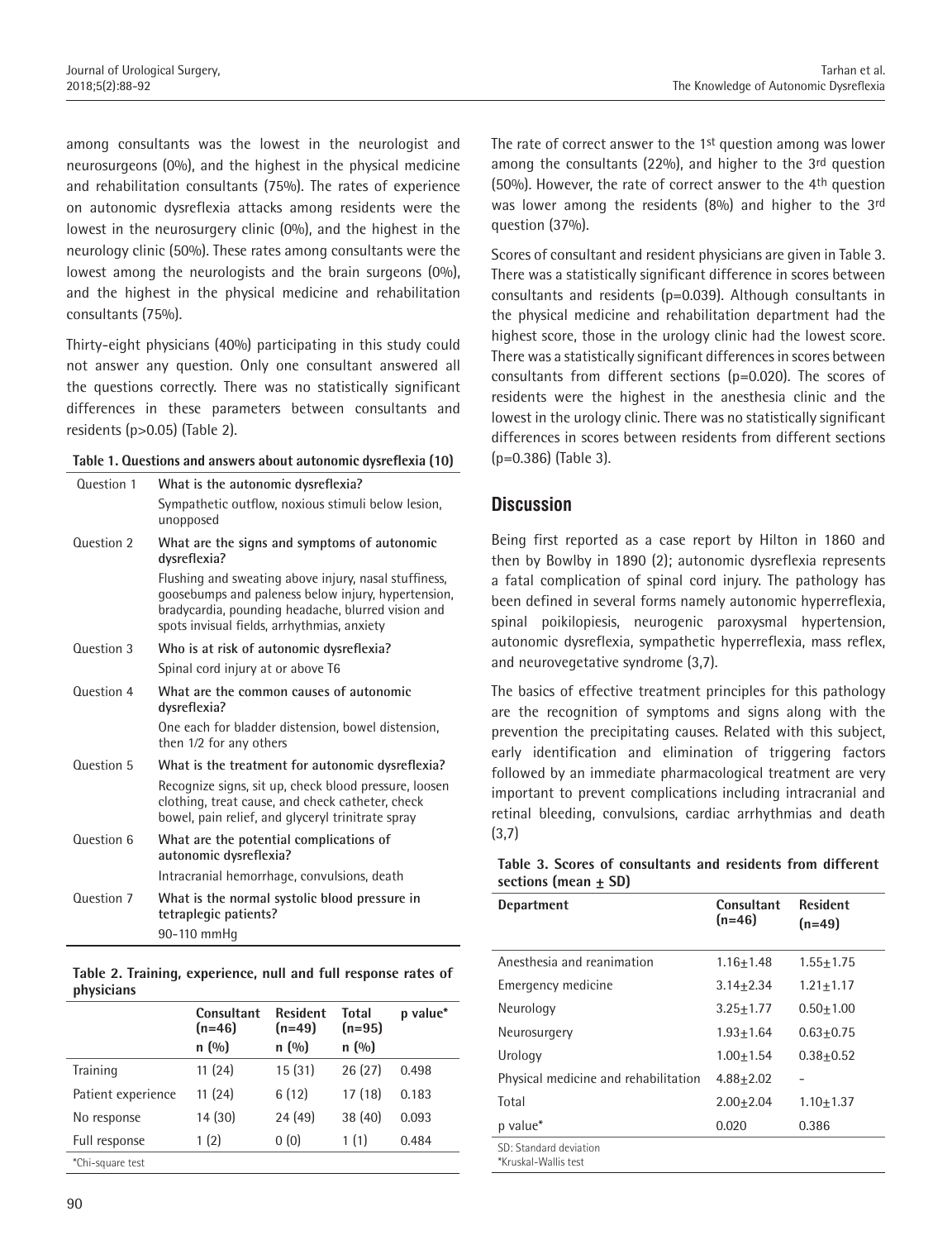This study demonstrates that physician awareness of this condition is inadequate. Additionally, there are differences in knowledge of autonomic dysreflexia between physicians from different departments. This may be due to lack of experience and training in this regard. As a matter of fact, doctors who were trained and experienced, such as physical medicine and rehabilitation consultants, had higher scores.

It is vital that all patients and caregivers of patients with spinal cord injury must be properly educated about autonomic dysreflexia. Clinicians are responsible for educating patients and caregivers of patients with spinal cord injury. Therefore, lack of their knowledge will lead to inadequate awareness of autonomic dysreflexia among patients and their caregivers. The reason for lack of awareness of this issue which may result in extremely serious consequences was lack of appropriate training programs for the related physicians in this regard. Our findings indicate that the knowledge of autonomic dysreflexia should be well instituted with appropriate and adequate educational programs.

It has been reported by several studies that knowledge of autonomic dysreflexia among physicians was very limited. Jackson and Acland (9) found that health care workers (doctors and nurses) practicing in emergency department and spinal unit had limited information about autonomic dysreflexia. While Sullivan et al. (11) emphasized the actual need for training for dentists about autonomic dysreflexia, in another study, McGillivray et al. (12) have shown that patients with spinal cord injury and their families had poor awareness of autonomic dysreflexia. Schottler et al. (13) also found that patients with spinal cord injury and their caregivers had inadequate knowledge of autonomic dysreflexia.

This is the first study investigating the knowledge of autonomic dysreflexia among physicians from the related departments only. In our study, to outline the level the knowledge of autonomic dysreflexia; a questionnaire-based study was performed among physicians practicing in different disciplines that may provide care to patients suffering autonomic dysreflexia. Additionally all physicians participated in the study were asked to reply if they had any training on autonomic dysreflexia and/or they had any experience with a patient presenting with autonomic dysreflexia attack. Data obtained in our study demonstrated that, knowledge of autonomic dysreflexia was inadequate among residents as well as consultants.

Many unintended consequences may arise since spinal cord injuries are not known well enough by physicians of the departments other than the relevant ones. Therefore, the patients should carry a card containing information related to the likelihood of autonomic dysreflexia problem and

patients, patient' families and caregivers as well as medical staff are also needed to be informed and educated on this aspect.

#### **Study Limitations**

Our study did not include physicians working in all departments. This issue is the main limitations of this study.

### **Conclusion**

A well programmed training for physicians dealing with patients suffering from spinal cord injury is necessary to prevent serious complications of autonomic dysreflexia. We believe that to reach a more precise conclusion about awareness of autonomic dysreflexia among physicians, multicenter studies with larger number of participants are certainly necessary.

#### **Ethics**

**Ethics Committee Approval:** The study did not have approval of the ethics committee.

**Informed Consent:** A consent form was completed by all participants.

**Peer-review:** Externally peer-reviewed.

#### **Authorship Contributions**

Surgical and Medical Practices: F.T., A.C., Concept: F.T., Design: F.T., A.C., Data Collection or Processing: A.C., B.E., Analysis or Interpretation: F.T., A.C., Literature Search: F.T., Writing: F.T., A.C., B.E., K.S.

**Conflict of Interest:** No conflict of interest was declared by the authors.

**Financial Disclosure:** The authors declared that this study received no financial support.

## **References**

- 1. Wein AJ, Dmochowski RR. Neuromuscular dysfunction of the lower urinary tract. In: Wein AJ, Kavoussi LR, Novick AC, Partin AW, Peters CA. Campbell-Walsh Urology, 10th ed. Philadelphia, Elsevier&Saunders, 2012, pp 1099- 1946.
- 2. Perkash I. Pathophysiology of the autonomic dysreflexia. In: Corcos J, Schick E. Textbook of the Neurogenic Bladder, 2nd ed. London, Informa Healthcare, 2008, pp 207-211.
- 3. Khastgir J, Drake MJ, Abrams P. Recognition and effective management of autonomic dysreflexia in spinal cord injuries. Expert Opin Pharmacother 2007;8:945-956.
- 4. Milligan J, Lee J, McMillan C, Klassen H. Autonomic dysreflexia: recognizing a common serious condition in patients with spinal cord injury. Can Fam Physician 2012;58:831-835.
- 5. Bycroft J, Shergill IS, Chung EA, Arya N, Shah PJ. Autonomic dysreflexia: a medical emergency. Postgrad Med J 2005;81:232-235.